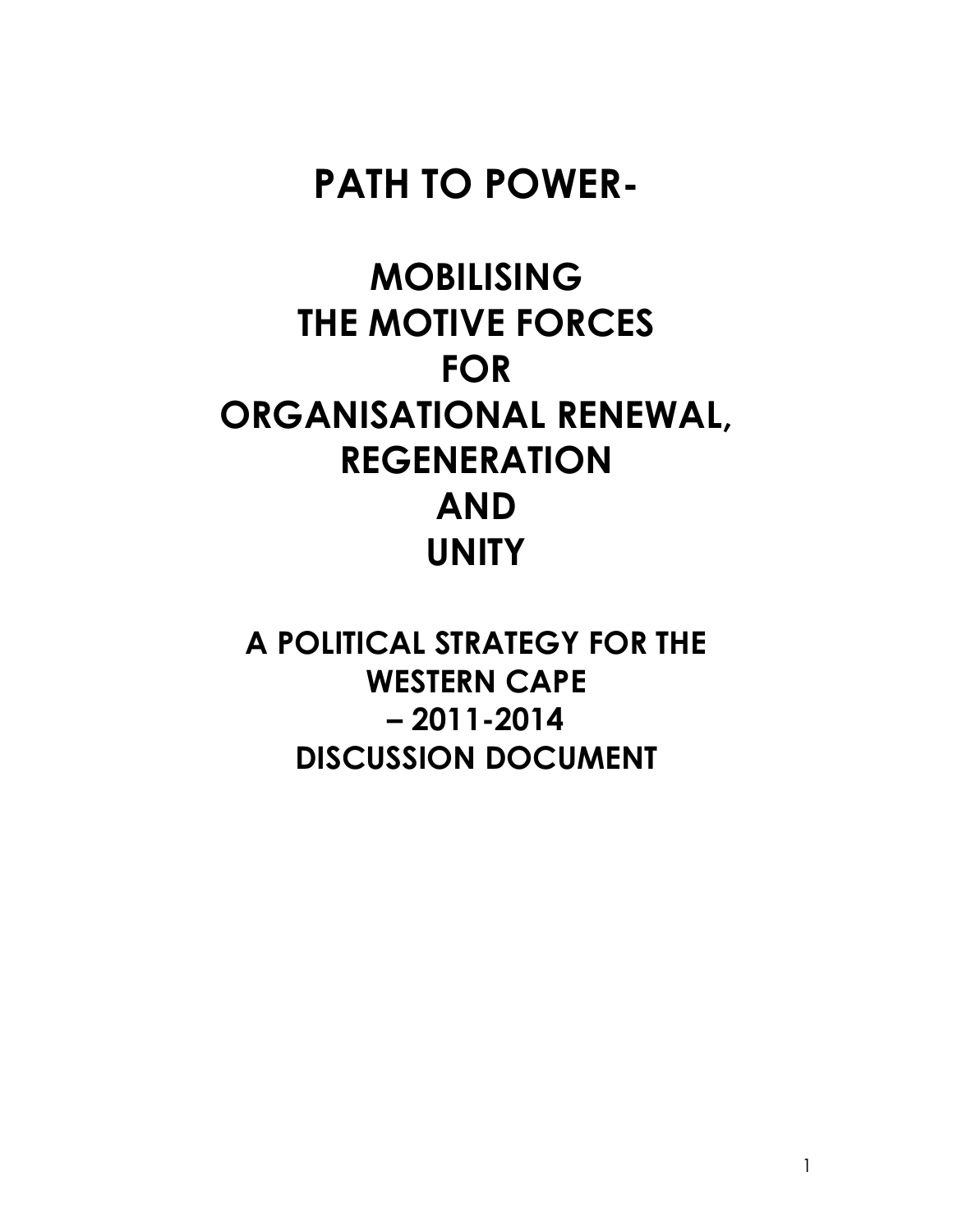*''Renewal of the Organization''*

 *Requires:* 

# *Reflecting, on our Historical Role Rectifying our Historical Errors Restoring our Revolutionary Values Rebuilding Revolutionary Trust of Cadres Through Regeneration of our structures Reconnecting with the Communities*

*& becoming* 

*Rooted amongst the People* 

*Author Anonymous*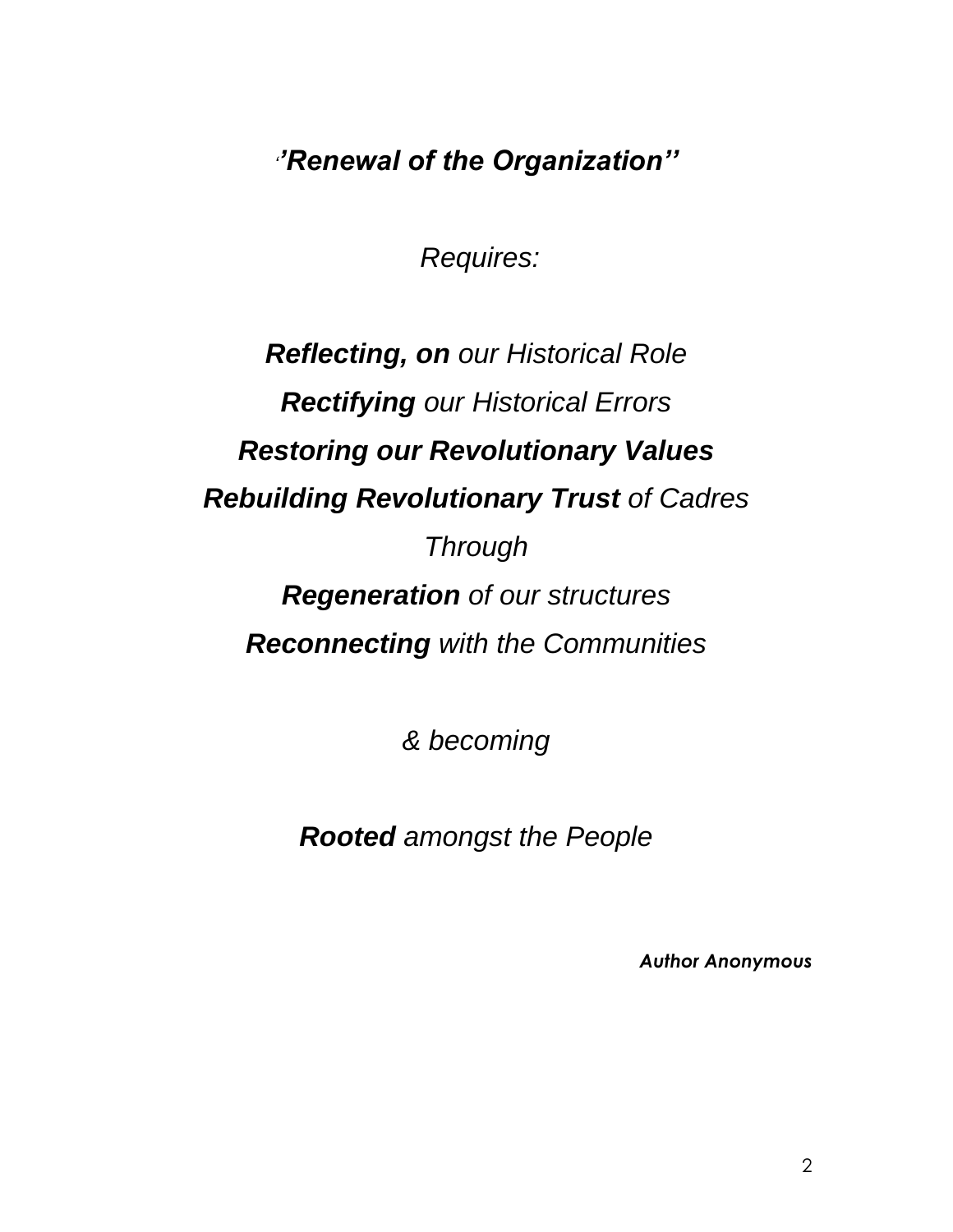## **1. INTRODUCTORY NOTE**

#### **About the Political Strategy**

A strategy can be defined as the broad path that an organization takes towards achieving its goals and objectives. It is an expression of hard choices -options of difficulties. It is not a programme of action. A programme of action is derived from the strategy and consists of detailed tactics which the organization needs to take it on the path towards its objectives.

A strategy must furthermore be based on the principals upon whom the organisation stands for and believes in and provide a three to five year horizon.

The ANC"s principals must be the starting point for our political strategy. The ANC, s objectives are therefore our destination. The route we travel and direction we choose is our strategy. The vehicle we drive, who drives, the speed we travel at, the stops we make (tactical retreats) all constitute our tactics.

Our strategy must be premised upon the documents which encapsulates and confirms our movement"s principles and that have guided and led our movement for more than 5 decades. These include:

- 1. The Freedom Charter- Kliptown 1956
- 2. Morogoro Conference resolutions 1969 ( NDR & S&T in particular)
- 3. Kabwe Conference Resolutions 1985
- 4. Durban Conference 1991
- 5. Bloemfontein 1994
- 6. Mafikeng Conference 1997
- 7. NGC Port Elizabeth 2000
- 8. Stellenbosch Conference 2002
- 9. NGC 2005
- 10. Polokwane Conference 2007
- 11. NGC Durban 2010
- **12.**Policy Conference draft documents -GTN 2012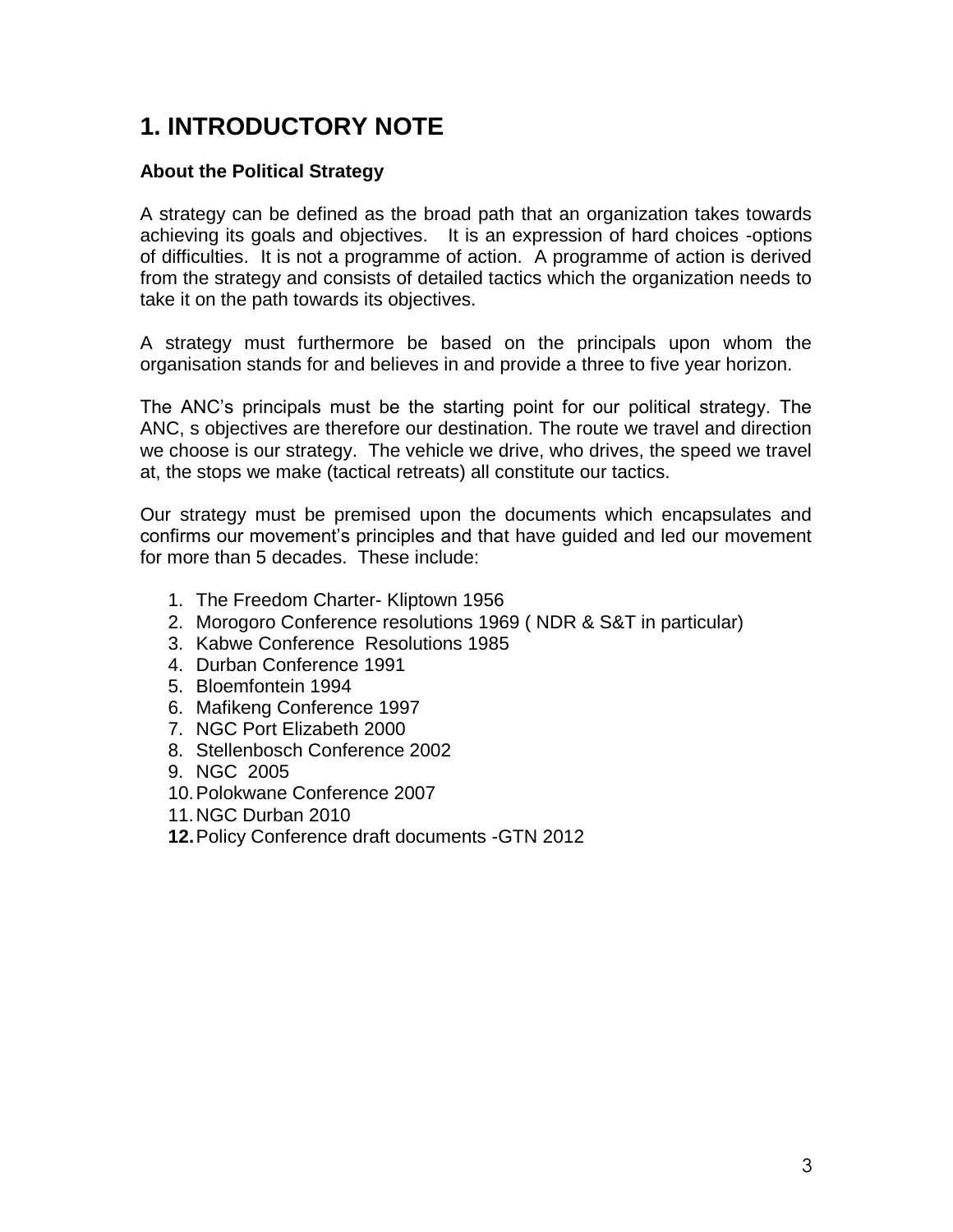# **2. OUR STARTING POINT: A PROUD FOUNDATION**

#### **2. 1. ABOUT THE ANC (HISTORICAL CONTEXT)**

#### **Where we come from:**

The ANC was born in 1912 as part of the Struggle against colonialism and became the leader in the fight for a united non racial, non sexist and democratic South Africa. The ANC remains a national liberation movement today in the struggle to fundamentally transform society.

#### **What we stand for:**

Some Key Characteristics of the ANC includes

- 1. **Unity** with all the motive forces uniting behind a single strategic vision
- 2. Building **No n Racialism & Non Sexism** as a principle in action within our leadership, structures, and communities
- 3. **Nation building** and **social cohesion** to heal the divisions of our past by uniting all South Africans.
- 4. the **liberation of blacks (Coloured and Indians and Africans**) , the majority of whom are poor and female;
- **5.** The multi-class character of the ANC, with its **bias towards the working class and the poor.**
- 6. The **strategic centre** of power, within the Alliance,
- 7. A disciplined **force of the left, and a mass movement** with an internationalist and an anti-imperialist outlook.
- 8. **Leadership** through direct engagement with and working to ensure that **transformation** benefits all the motive forces, especially the working class and the poor.
- 9. **Building the consciousness** and capacity of the emergent black business class to be productive and play a progressive role in the **transformation of the economy,** especially in pursuit of our agenda for decent work, job-creating growth, equity and empowerment.
- 10. Building **grass roots people power**

#### **What are we busy with:**

During this critical phase of struggle the ANC has developed a programme based upon the five pillars of social transformation in which the ANC must intensify work and lead:

- 1. the state,
- 2. the economy,
- 3. organisational work,
- 4. ideological struggle,
- 5. International work.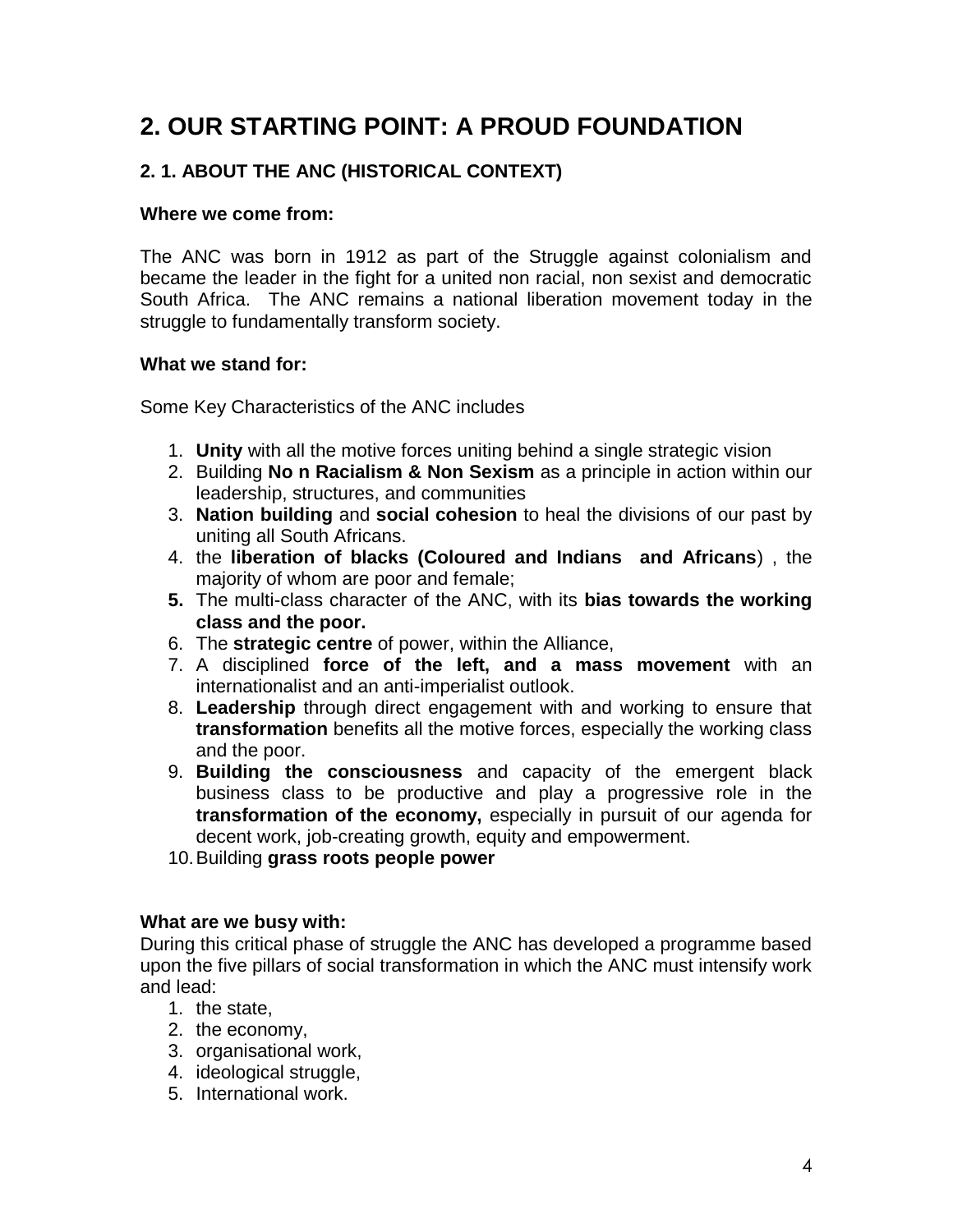#### **2.2. ABOUT THE WESTERN CAPE (HISTORICAL CONTEXT)**

Due to the historical legacy of the Western Cape being a coloured preferential area prior to 1994 coupled with years of racial segregation and indoctrination amongst whites and coloureds, one of the major challenges still confronting the ANC in the Western Cape today is the building of Unity and Non Racialism amongst the citizens in general and amongst the African and coloured working and middle class population in particular . Race remains a factor in people"s attitude. (Fear amongst many whites, insecurity amongst coloureds and the feeling of alienation amongst Africans).

This racial challenge and tensions particularly amongst the African and coloured population will increase over time as the DA continues to institutionalize racial and class inequality in every aspect of Western Cape society during elections and bi elections through swart gevaar campaigns as well as through it's service delivery programs which is aimed at the perpuation of white white privilege and creating conflict in service delivery amongst the African and coloured communities.

Therefore today the Western Cape because of its unique demographics i.e. coloureds still being the majority, this province becomes important for our movements non racial programme as it is in this province that we are able to practically implement non racialism in a visible manner through our leadership, membership and programmes and so further the aims of the building of our national democratic society.

Furthermore the Western Cape along with Gauteng and KwaZulu Natal also forms the engine room of the South African economy. For this reason it forms an intrinsic part of the broader social and economic transformation vision and impacts on the ability to leverage change in various sectors of our national economy and society.

5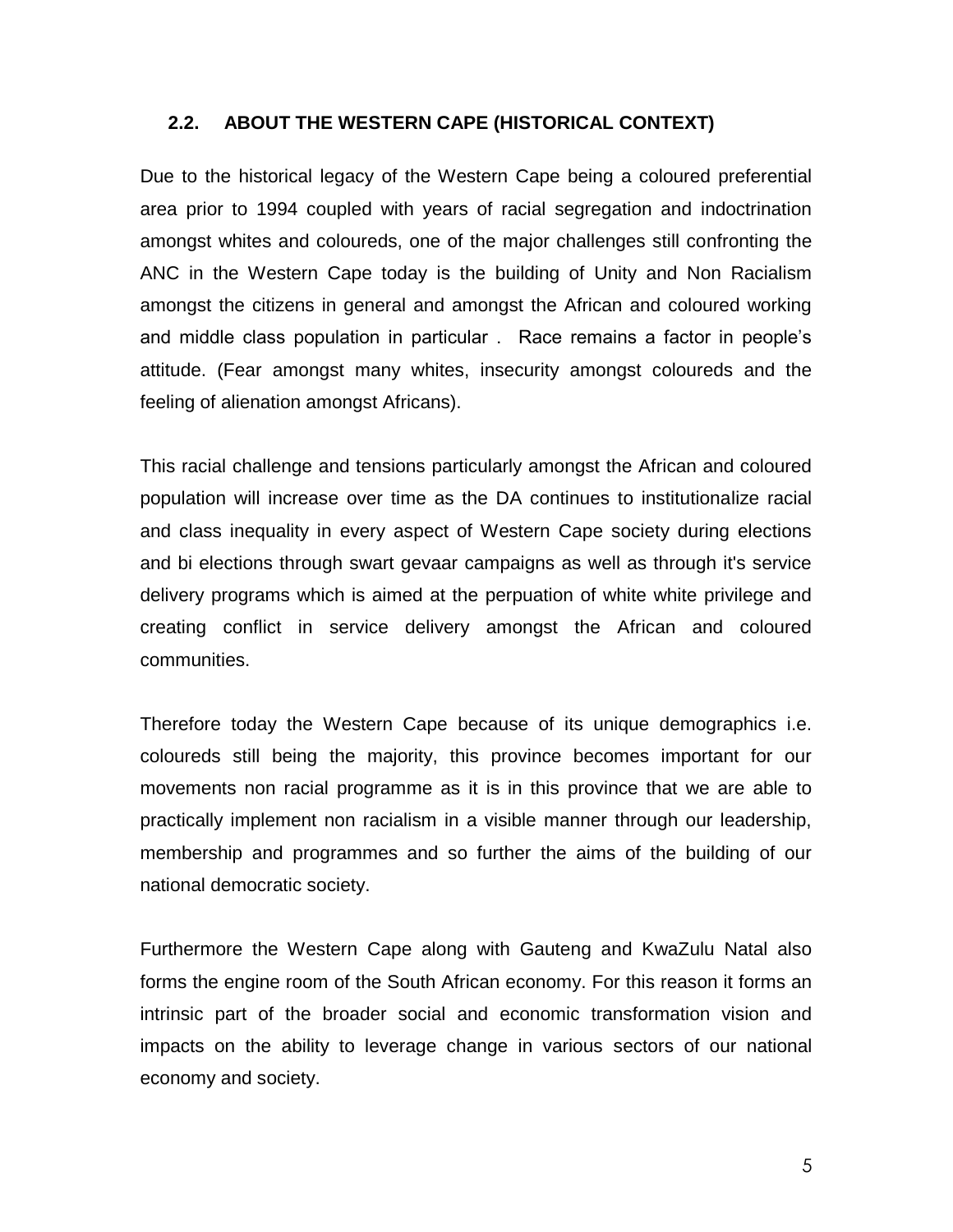Electoral trends since 1994 indicates that the Western Cape has always been contested space for the ANC and in which the ANC could not get an absolute majority i.e. 50+1. In 1994 it received 33% of the vote and this was increased to 42% in 1999 elections culminating in a high of 46% of the vote in 2004 and sliding back to 31% in 2009 and incrementally increasing its support to 34% in the 2011 LGE indicating a neutralisation of the downward trend since 2006. (Since then numerous bi election results particularly in our rural coloured areas indicates a drastic increase in support for the ANC last evident in 2004.)

The main reasons for the decline in support over the last 5 years

An ideological Fault line emanating post 2004 that was based upon the false premise that the coloured electoral support was not necessarily a precondition to winning the Western Cape.

- The creation of two centers of power and factionalism between the ANC government and the Party and ANC legislature which represented the two competing ideological lines.
- This fault line resulted in the ANC strategy, tactics, plans and messages being deployed mainly to African support bases only.

The key trends that have emerged in the Western Cape over the past 15 years are that:

- 1. The coloured electorate is firstly a necessary precondition to winning the Western Cape.
- 2. The coloured vote is not homogenous; and
- 3. The coloured vote is fluid and therefore with the right policies, strategies, tactics and plans this support can be won again
- 4. That since 2006 the African vote is also no longer hegemonic. We have seen since 2006 pockets of our support not voting and or voting for other parties,COPE and independents in particular although the ANC still receives overwhelming support from this group.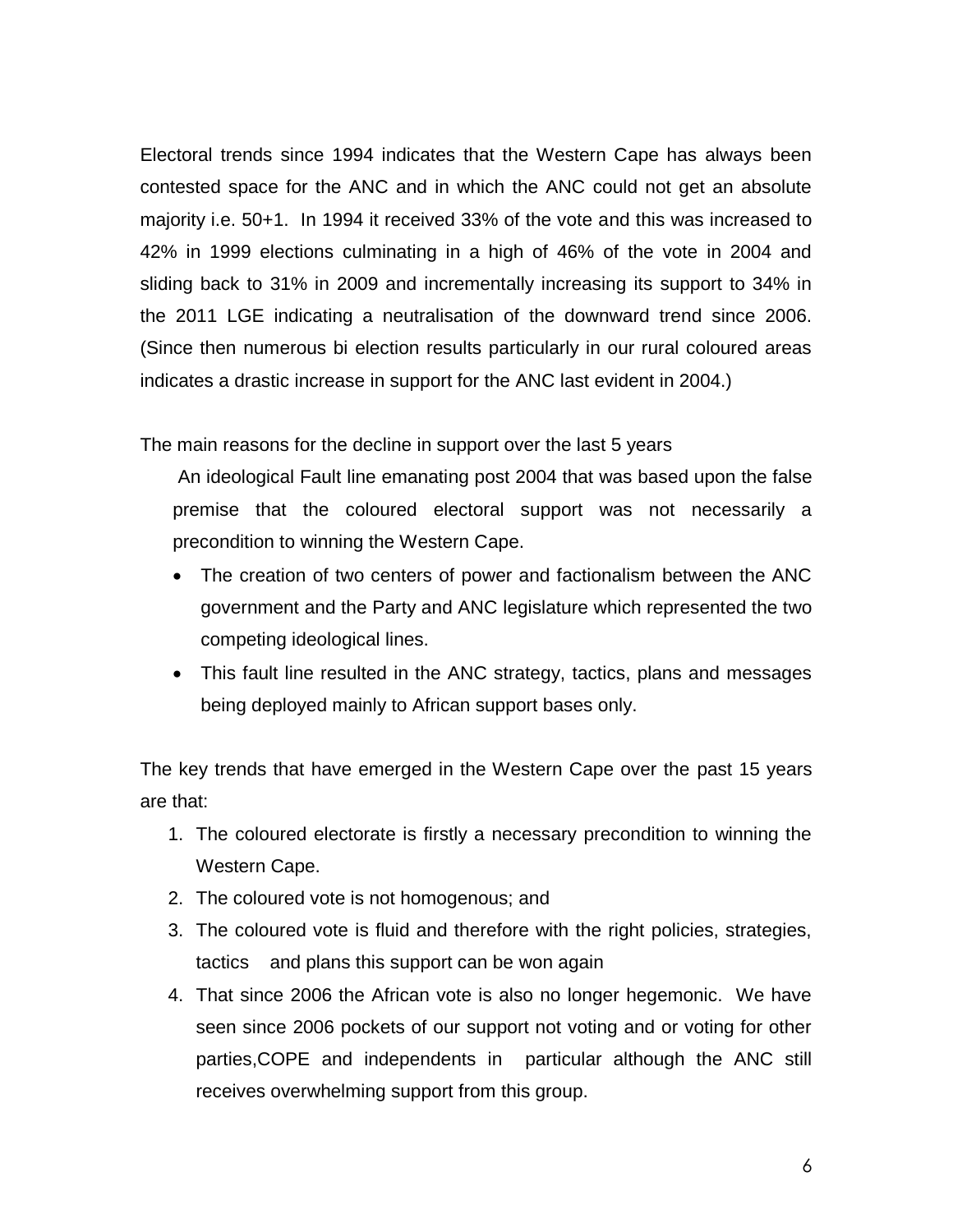- 5. That the overwhelming majority of the white electorate is a hegemonic one against the ANC since 1994 ( we have never received more than 1% of this vote in every election no matter what service delivery and social cohesion programs we have put in place)
- 6. That the Indian vote is moving away from the ANC but is fluid and can be won back
- 7. That there is a drastic increase in youth voters coloured, African, Indian and white who have no historical loyalties and ties to the ANC
- 8. A realignment of opposition parties and opposition coalitions to form one super opposition in order to hegominise and unify the coloured vote given its fluid voting patterns with the white vote against the ANC based on a sophistaicated social engineering campaign of swart gevaar and protection of minority rights I.e. white,coloured and Indian,
- 9. That (Western Cape) the traditional opposition parties in the Western Cape DA,ID,ACDP,NNP,AMP, NPP etc core constiuency has been white and coloured and that they have not been able to make any inroads in African Areas
- 10. That the emergenace of COPE made a serious impact on our African vote but has been neutralized by the ANC

#### **2.3. ABOUT THE DA ( HISTORICAL CONTEXT)**

The DA was born out of the collapsing of the DP and NNP"s mainly white members to prevent the ANC from taking control of the Western Cape in 1999 and to act as a united opposition to ANC nationally. It represented and still continues to represent a conservative right wing and liberal constituency. This is reflected in the in the mass consolidation of the white vote in 1999, 2000, 2004, 2006 and 2009 behind the DA.

The historical glue that held it together was and is its opposition to the ANC. Its tactics and strategy has been based on a sophisticated swart gevaar and minority group fears philosophy coupled with afro pessim. This approach is what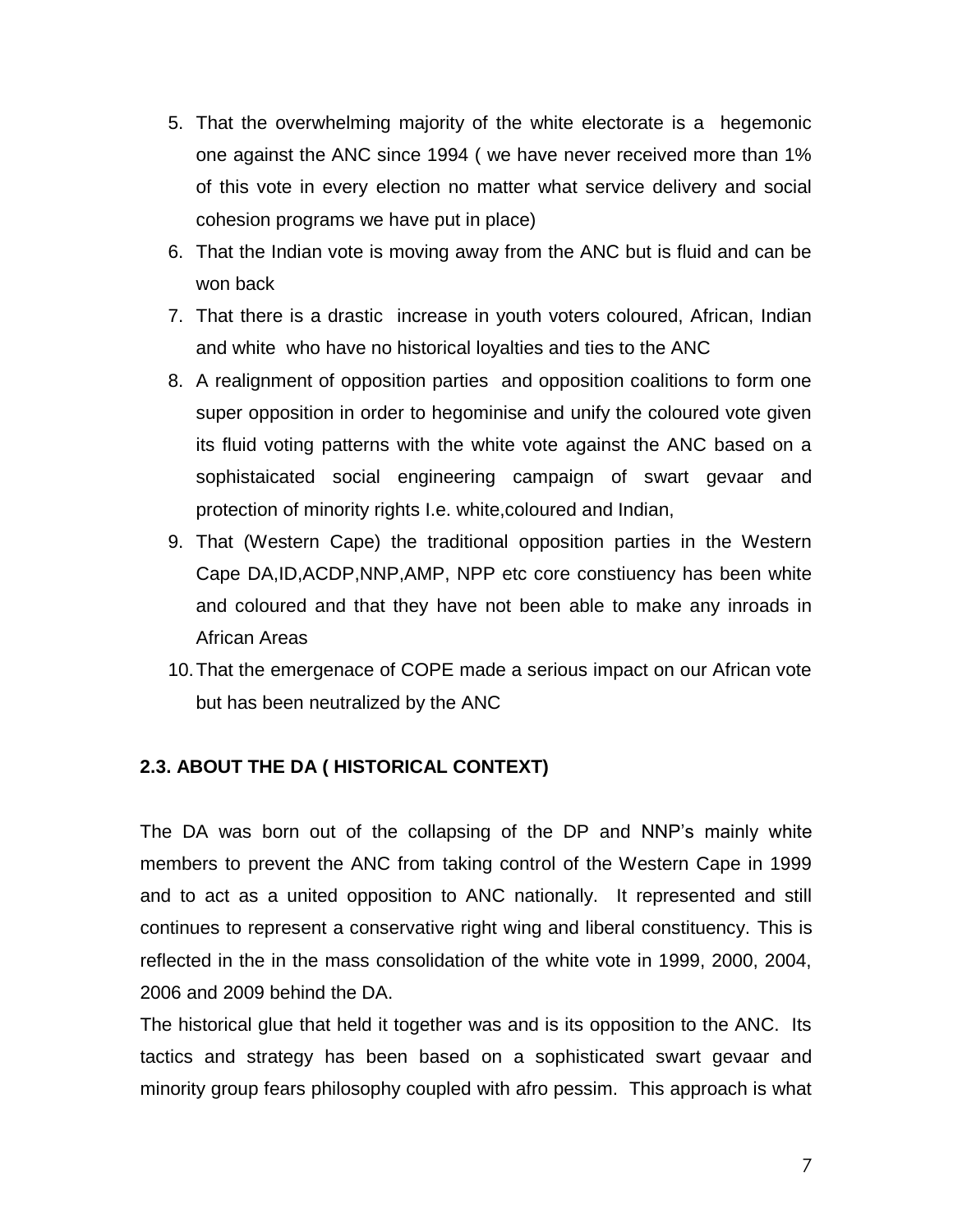has made it succesfull in growing the party since its inception and hegomonising the white vote and growing support amongst the fluid Indian and coloured population.

However the DA itself has come to the realization that it has or is nearing its peak support nationally and provincially and that its current strategy and white base alone together with the fluid coloured support base is not sustainable. It recognizes that it must hegomonise its black support (coloured and Indian) and grow its African support if it wants to survive. Its strategy to grow is firstly to swallow up all the smaller opposition parties under its leadership which has been happening since 2006 i.e. the creation of a super opposition. Coupled to this is the active recruitment of former disillusioned ANC members and supporters particular African and coloured working and middle class and the white left and liberals as well as the much younger African and coloured born free generation.

The DA ideology is continiously evolving from its liberal roots of the DP as it continues to swallow up supporters of other smaller opposition parties. Today it can be loosely interpreted as masculine liberalism, with a conservative social, religious, cultural and economic policy. However its goal remains to essentially entrench the gap between white privilege and coloured and African poverty. This is based on principal but also on the real politiek of having to deliver services to its core constituency – the white middle class. This delivery essentially means trade-offs against the African and coloured working and middle class.

Over the past 18 months we have witnessed its ideology in action with increased service delivery in historically white middle and upper class areas at the expense of the coloured and African poor. The DA furthermore since in power seeks to prevent the emerging coloured, African and Indian middle class from getting access to government contracts, access to state resources, and state jobs through its policies such as ""fit for purpose."" It continues to perpetuate gender, class and most importantly racial polarisation particularly amongst black people (Coloured, African & Indian) due to its skewed and biased service delivery.

8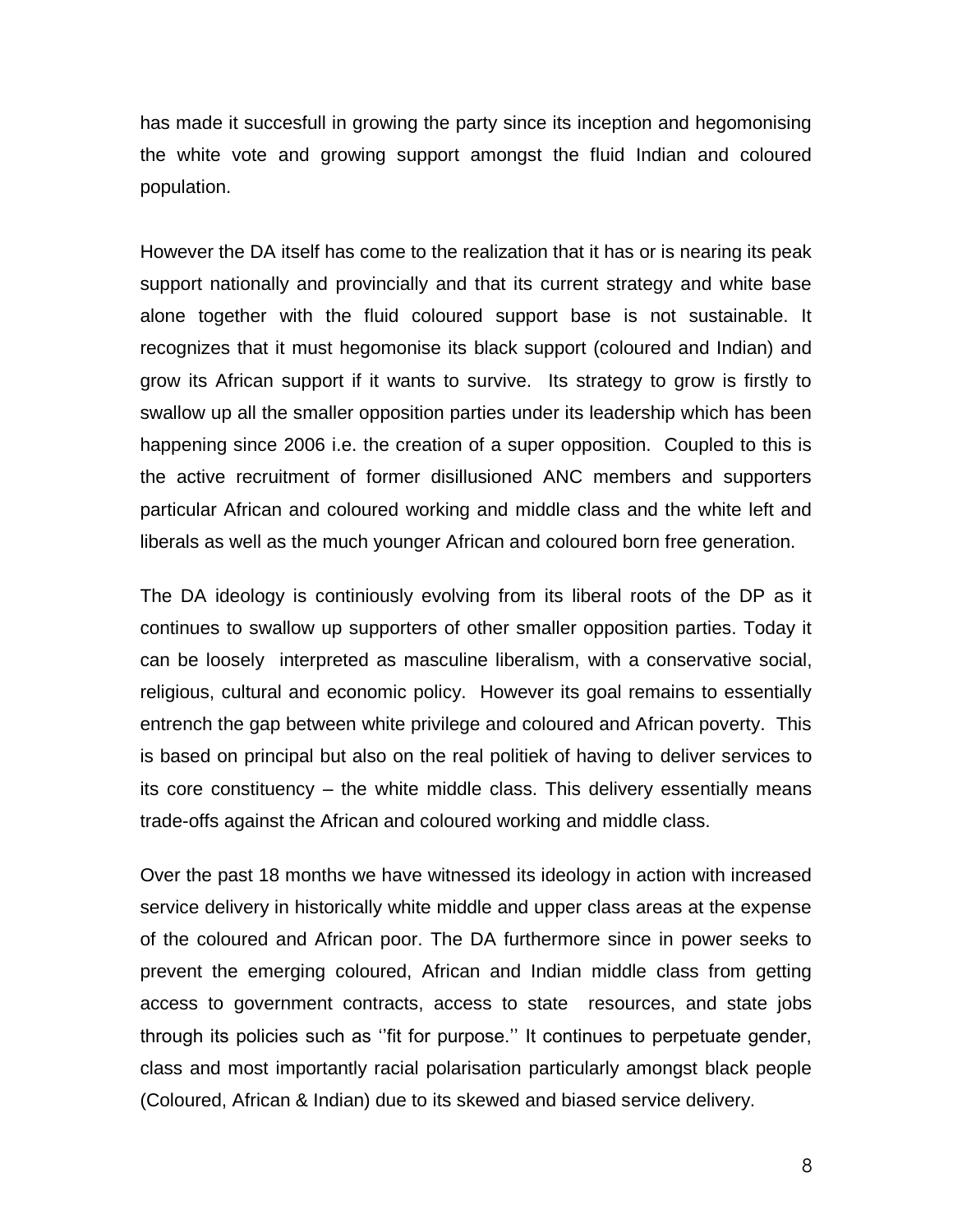The DA has developed sophisticated communication machinery supported by the mainstream print media and many academics as it portrays itself as the only reliable opposition to the ANC. It relies more on spin than on substantive policies and programmes when dealing with African and coloured population as its only cohesive policy is that of perpetuating white middle class privilege.

# **3. OUR VISION**

A united, democratic, non-sexist, non-racial and prosperous South Africa and Western Cape.

# **4. OUR STRATEGIC GOALS**

In the Western Cape as in the rest of South Africa the ANC"s main outcome is the transformation (racial, social and economic) of society.

Therefore our core goals over the next 3 years to achieve this outcome should be:

- **Defeating the DA** in the Western Cape as only an ANC led government can drive this transformational agenda given our history, capacity, experience and commitment to transformation.
- **Building Non-Racialism**-Given the ANC"s proud history and tradition of non-racialism only the ANC has the capacity, experience, and understanding to building lasting and real non racialism within the Western Cape in general and amongst African and Coloureds communities in particular.

### **CRITICAL SUCCESS FACTORS TO ENSURE OUR OBJECTIVES ARE MET**

*Acknowledgement that the coloured population remains the majority* in the province and therefore there electoral support is a precondition to any political party electoral victory in the Western Cape. This position does not detract from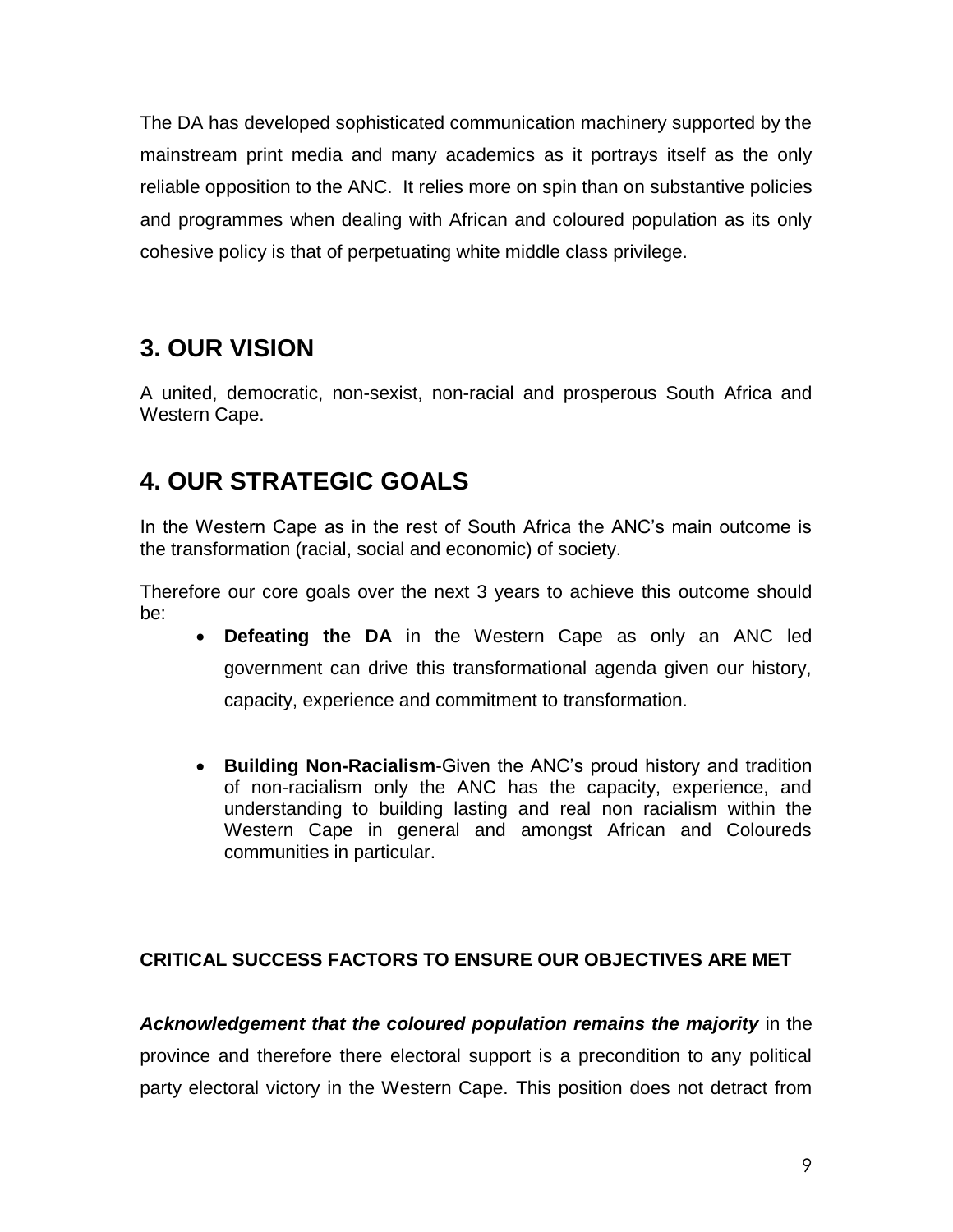the ANC"s historical commitment to a policy of non-racialism but rather speaks to "coloureds" as a targeted voting block.

**Unity and Cohesion -** becomes the underlying principle for all decisions – leadership, ideological, policy, strategic, tactical and operational. Whilst leadership and members will consistently disagree on strategy and tactics to build non racialism, all decisions must ultimately be based upon the premise that the *centre must hold*.

> *''unity is the rock on which the ANC was founded,''* Comrade Isithwalandwe Nelson Mandela

# **5. STRATEGIC OBJECTIVES: THE 4 PILLARS**

### **5.1 PILLAR 1- ORGANISATIONAL RENEWAL**

Rebuilding our membership, developing our cadres and structures and ensuring unity and cohesion of our movement, leadership, policies, strategy and tactics, and programme of action

#### *5.1.1. Back to Branches-Strong Structures/ disciplined cadres*

The rebuilding of the ANC in the Western Cape with solid branches (not only for Conferences) but active, vibrant structures that hegemonises communities is a mammoth task. However this is by far overshadowed by our historic responsibility to entrench the National Democratic Revolution and its goals in this province.

In rebuilding organizational structures consideration must be given to the following:

- i. mobilizing ANC activists residing at local level
- ii. identifying dormant/inactive members
- iii. leveraging the capacity of alliance members/structures
- iv. Mobilising ANC supporters/progressive activists in community structures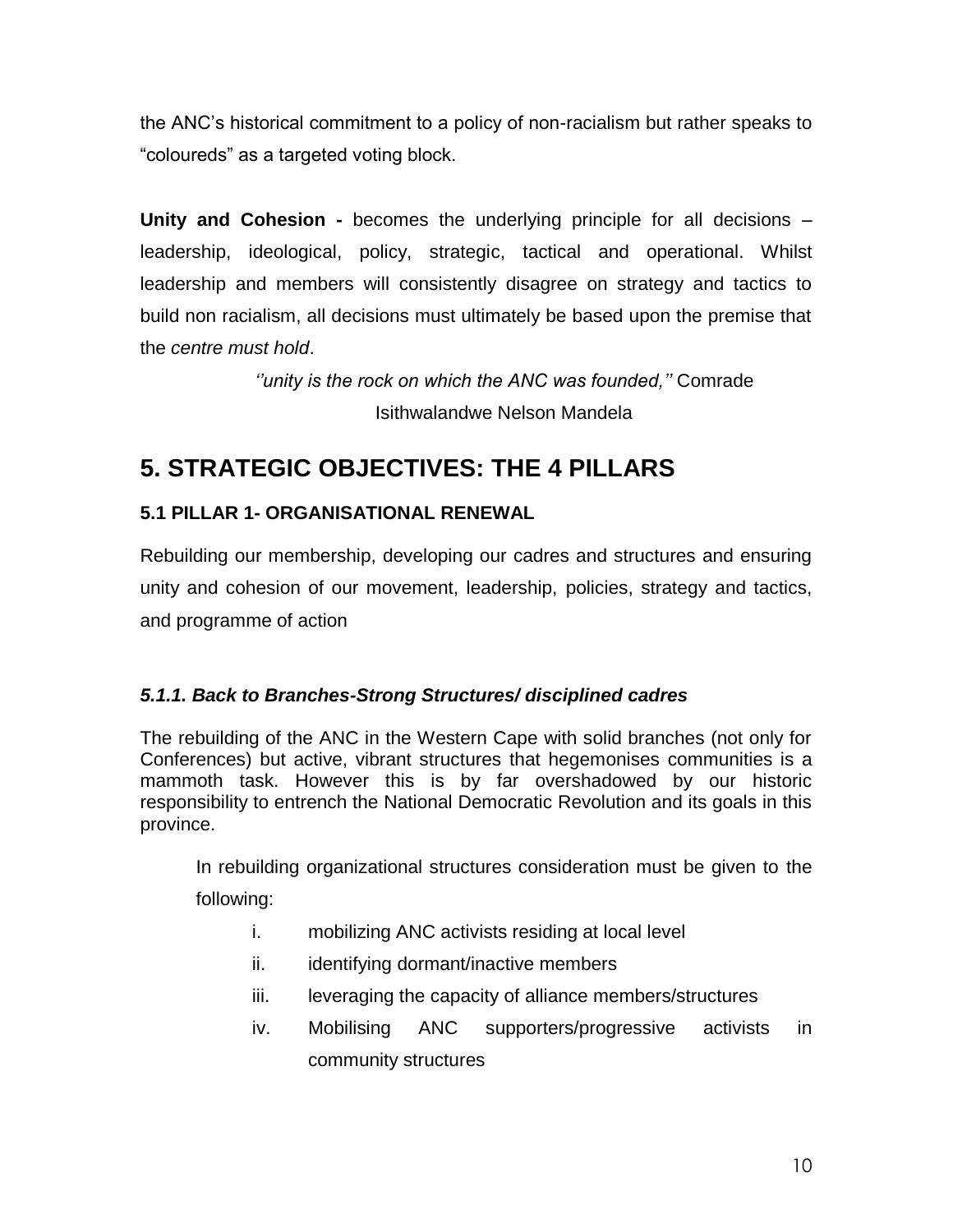- v. Drive rigorous membership campaign particularly amongst "new" electorate/first time voters.
- vi. Recruiting activists we have lost to other opposition parties
- vii. Building voter regustration campaign on an ongoing sustainable basis.

We must recruit as many new members as possible as well as reactivate and recruit past members, activists and cadres. However the campaign is not just about recruitment and increasing numbers. It is about building an ANC cadre who is loyal to the organisation and who understands the mission, principles, character and traditions of the movement, as well as the responsibility of an ANC member.

Branches must again become the centre of every community and the basic unit of our movement. The challenge now is to not only to build new branches but relaunch old branches (particularly in the coloured areas) which have become defunct.

Branches must serve as the vanguards in there communities. They must identify and lead community campaigns around local development and service delivery issues. They must mobilise and inform communities of government programmes and encourage active participation. They must direct, lobby and influence the work and delivery of local government and hold them accountable within there ward. They must engage and participate with different sectors and community structures. They must strengthen the alliance structures within there communities.

 Branches should build and lead broad local fronts for transformation targeting the working class, poor and most vulnerable communities through specific campaigns and programmes.

Branch cadres must be deployed to play a leading role in all community based structures and serve on the executives of these structures.

#### *5.1.2 Cadre Development & Deployment*

Political education must be at the centre of our development with a special emphasis on building non racialism and addressing the national question within the context of the Western Cape as well as mass mobilization and community activism. Training should be provided combined with active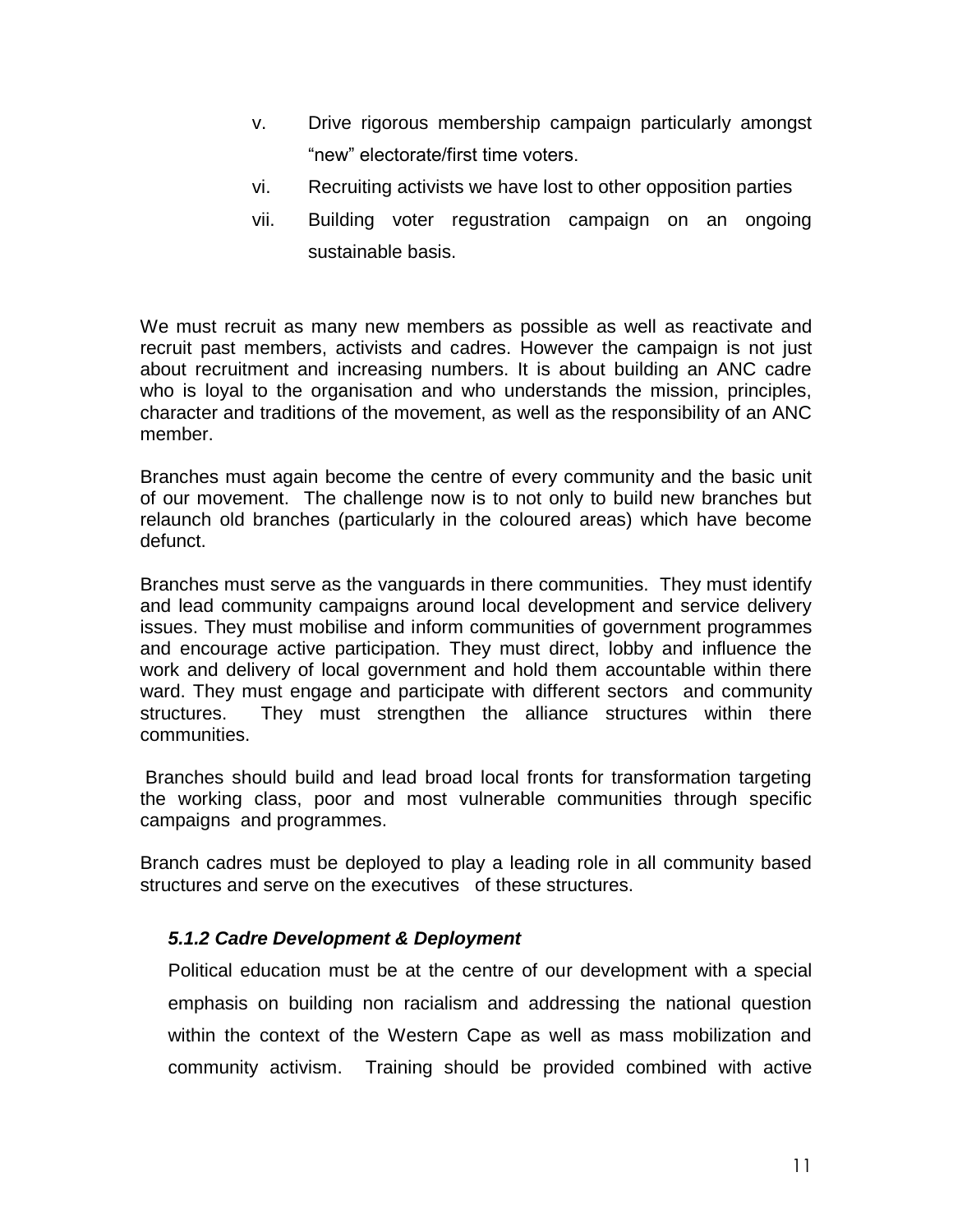participation in branch based campaigns, mass work and problem solving in communities.

#### *5.1.3 Developing a Nerve Centre*

Given the unique circumstances of being the only province where the ANC is in opposition it requires that the ANC deploy more resources and innovative strategies and tools if we want to win back our Provincial Government and councils. Being in opposition means that the ANC requires more resources to hold government more accountable and implement its strategy to win backed the province.

The ANC provincial office is the critical nerve centre. It will co-ordinate the work of the ANC in Provincial Legislature and local Councils, constitutional structures (committees, departments, desks, task teams) at every level. The Nerve Centre will establish a permanent War Room. It will be responsible for co-ordinating the implementation of the political strategy by all the sites of struggle, National Parliament ,Provincial Legislature, Local Councils, and Constitutional Structures of the ANC, National Departments, State Owned Enterprises, Alliance Structures, Leagues, and Veteran Associations

#### *5.1.4 Building Hands on Units and Committees*

Currently various departments, committees and desks exists in the organisation which are operating at different levels of effectiveness.

The ANC will have to establish various committees which are currently not in existence in line with the new strategy as well re activate the dormant committees. It will have to prioritise the following :

- Organising
- Political education
- Media & Communication
- Policy Co-ordination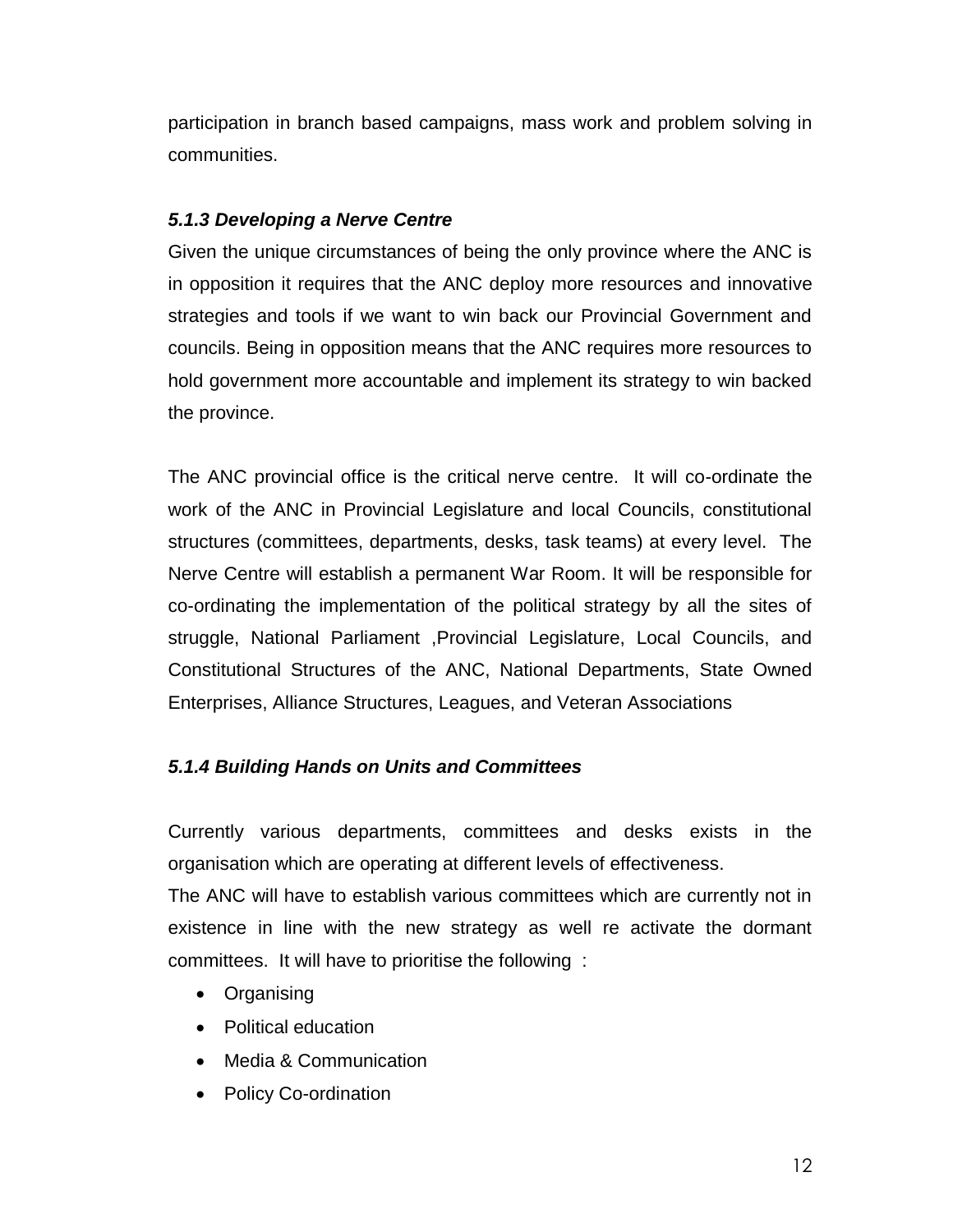Research, Analysis and Political Information Management

#### **5.1.5** *Creating a War Chest*

There is a need for co-ordinated fund raising by the province, regions and branches. The ANC will need to recruit experienced businessmen/women to assist with fundraising strategies to ensure that the strategy is sustainable. Funding will be a lot more challenging given the current material conditions of being in opposition coupled with the negative economic climate. Therefore traditional fund raising methods must be coupled by more modern and innovative methodologies.

#### *5.1.6 Building the Leagues, Alliance and Veterans Structures*

The Leagues and Alliance remain central to the successful implementation of our strategy, unity, cohesion and mass mobilization of our communities. Cosatu in particular must play a central role in the mobilization of the coloured working class. SACP, SANCO and the Leagues should lead community campaigns for service delivery and are essential to maintaining unity on the ground.

The alliance must be driven by a common programme on the ground based upon our strategic objectives. Strengthening the Alliance requires the creation of effective structures at all levels for joint strategizing on the key political questions facing our province. The ANC has a historical responsibility to help strengthen the alliance by recruiting into its ranks its members.

The ANC has an historical responsibility to strengthen the work of Leagues. Our campaigns must remain co-ordinated and integrated with a particular focus on service delivery, women and youth and the issues affecting them such as unemployment, crime, drugs, sexism etc.

The same applies to the Veteran Structures,MKVA,Ex activists forums, SANCO,SASCO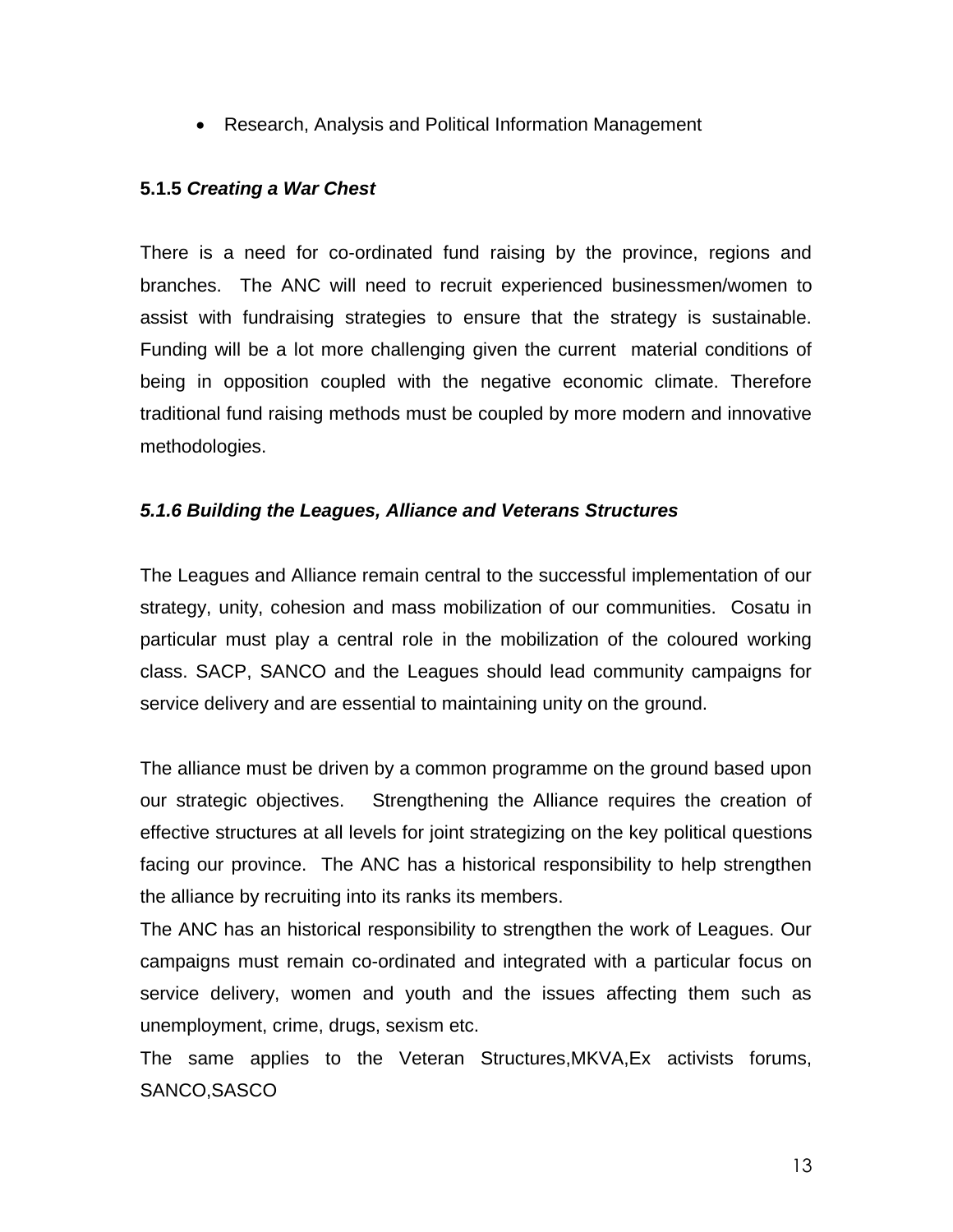### **5.2. PILLAR 2: MASS MOBILISATION & REBUILDING THE GRASSROOTS FOR PEOPLES POWER**

Creating greater social and economic equality by fighting poverty and deepening democracy, particularly amongst the African and coloured working class, rural and urban poor

One of the major factors for the loss of ground to the opposition in the 2009 may be ascribed to our shift of focus from the coloured majority to the African base areas only, as well as loss of some support in African areas due to factionalism and weak leadership. This has resulted in our key constituency and electoral support losing trust in our movement. Therefore going back to the ground is key if the ANC wants to achieve its objectives.

The ANC needs to become more firmly in touch and *reconnect with the grassroots leaders and communities* and avoid the danger of a perceived growing distance from the people. The ANC also needs to *regain the trust of the numerous ex cadres and electoral support it* lost over the past 5 years ( particularly African and coloured ) working class and poor as well as the black middle class. Secondly given the DA"s lack of appetite for active community engagement and democratic participation in the poorer communities the ANC needs to ensure that community structures remain active through our participation and leadership as well as national investment in these structures to ensure its sustainability. It should become not only a site of delivery for our community but as a central opposition space to hold the local and provincial government accountable for lack of delivery.

#### *Consolidating our African Base- Regaining and Reconnecting*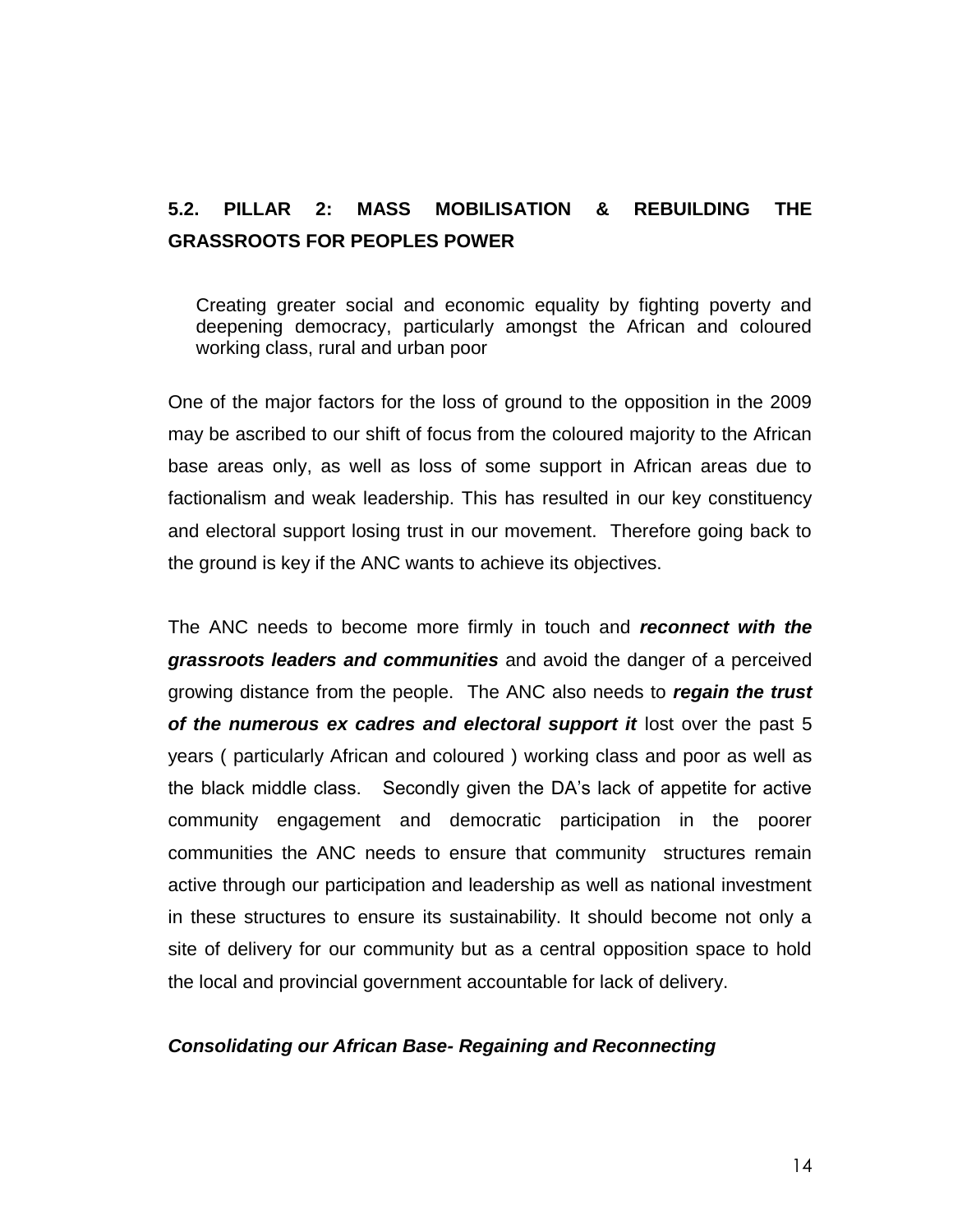Even though our electoral support in African areas remain our historical stronghold (70-80%), during the 2009 elections a few challenges emerged.

- We lost between 10 and 15% of our support to COPE
- Lower voter turn out than expected
- A number of potential voters were not registered

The ANC must therefore be committed to

- Active visible work on the ground by all our elected representatives
- Consistent communication with communities and identifying problems and community frustrations at an early stage
- Maintaining peace in the face of provocation
- Sustain and encourage active participation in ward committees as the key link between councilors and communities
- Sustain and encourage active participation and control of all other community structures such as CPF"S, Development Forums, Civics, Street Committees etc
- Working with ANC national government to effect delivery in areas where the ANC is in opposition and use these delivery programmes to build non- racialism
- Maintain a special focus on sectors such as youth, the emerging middle class and the traditionalists who are new to the urban context
- Leading the Mass mobilization of communities in partnership with other community groups to pressurize and agitate the DA government to ensure more equitable service delivery
- Creating the necessary conditions for former ANC members who joined other political parties to return home.

## *5.2.2. THE COLOURED COMMUNITY- RECONNECTING, REGAINING AND REBUILDING LOST GROUND*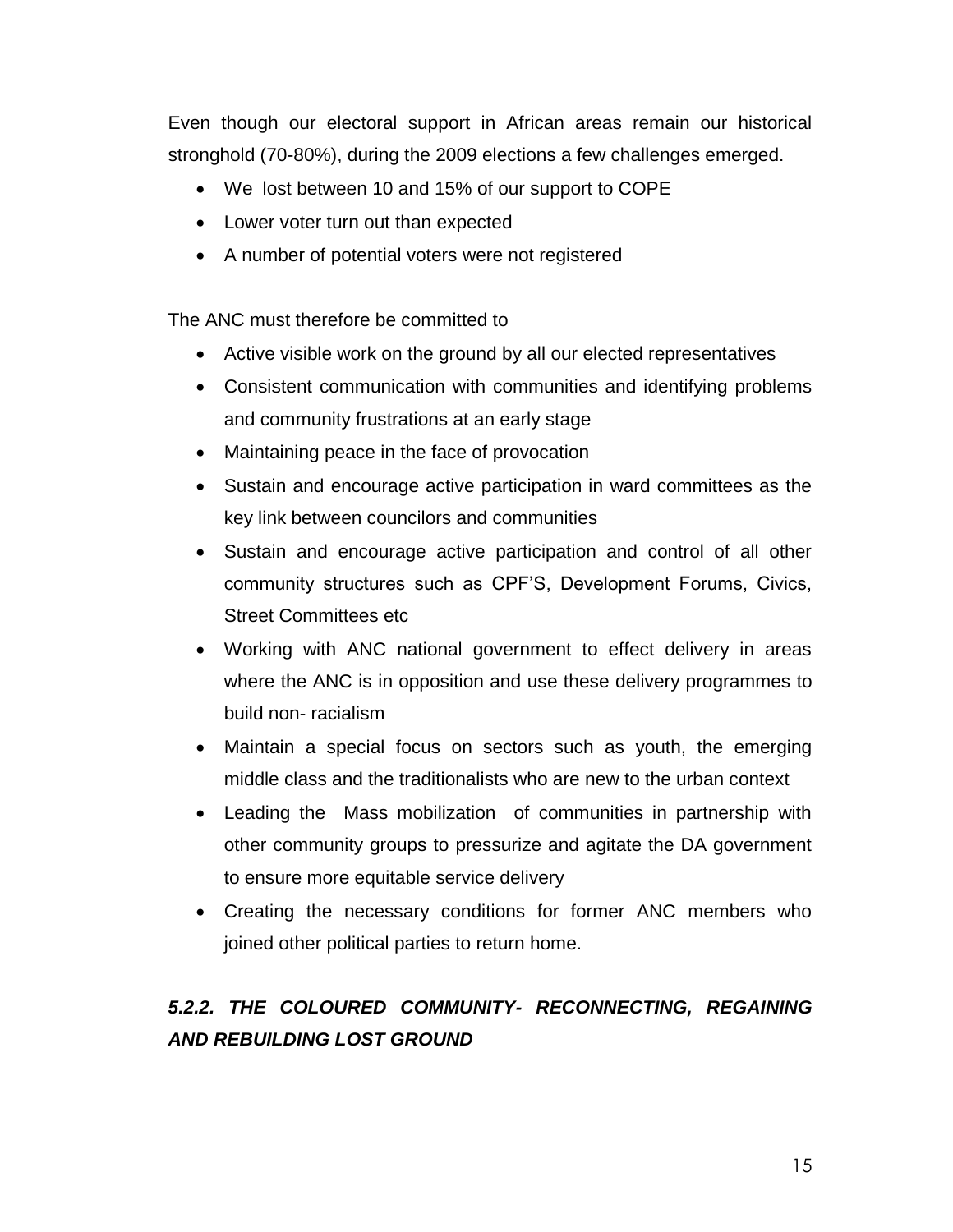Historically the majority of our coloured support base has emerged from the rural towns and therefore we need to regain and consolidate this support. The ANC needs to ensure that it supports local popular community leaders as councilors. The ANC needs to develop programmes and campaigns in which African and coloured communities work together to lobby and agitate for service delivery and in so doing break down the racial barriers and polarization between these communities.

Farm workers are one of the most exploited sectors in ours province. We need to reconsolidate our historical support and win new support which is by and large poor coloured and African workers through the continuous emphasis on turning rights into reality and the protection of there rights. The ANC cadres will have to work with and mobilize union and community leaders, NGO"s and advice workers by developing leadership and sectoral partnerships.

The Metro- We need to firstly regain the pockets of lost support as well as identify key areas and wards which should become our local battlegrounds. Mitchells Plain, together with Mannenberg, Atlantis, Macassar, and Hanover Park still remains the largest coloured working class areas and must become the main battleground in this regard. Whilst building hegemony in these areas, is a much longer term project for the ANC some of the immediate actions should include rebuilding the branches and an active recruitment drive led by a team of core activists. Sustained and continued visible campaigns and continued and sustained deployment of ANC national, provincial and popular local leaders. A sustainable programme of work for all cadres which seeks to ensure medium to long term results. Increased direct national investment projects. Active and visible participation in local community structures. The ANC will also assist in the development and build sustainable partnerships with credible social movements and community based organizations. Our cadres need to occupy the centre of a

16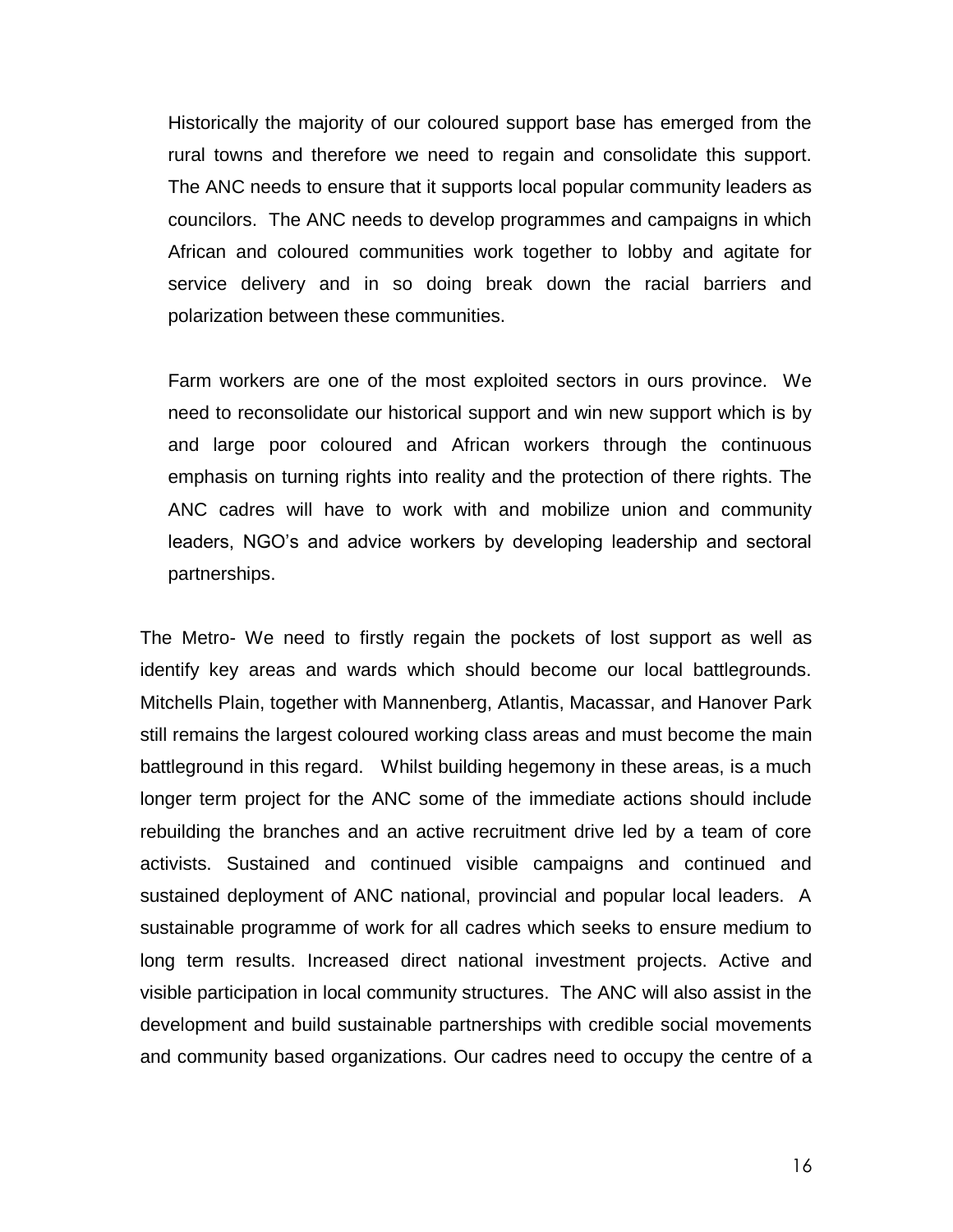mass social movement against the anti poor policies of this provincial and local government.

Within the metro middle and professional class (Coloured & Indian) the past 15 years have resulted in what was initially strong support for the ANC incrementally decreasing over time. It is our historical duty to ensure that we regain there support as they will be exploited by the DA government as its deployment of resources, state jobs, tenders etc remain the domain of the white middle and business class.

The ANC will not surrender White support to the DA even it (DA) has historically hegomonised this support. Our core principle of non racialism requires that we must begin to make inroads in this constituency as a long term project and in the interests of nation building. In the short to medium term we need to ensure that we regain the pockets of support of the white left that has been lost in the recent elections as well as white youth. The ANC will develop a clear programme to develop support amongst the Afrikaner community to address there fears.

#### **5.2.3. CAMPAIGNS -KEY TO CONNECTING**

Campaigns are a critical pre condition to getting the ANC active and making it visible within communities as well as a catalyst for mobilization against the DA policies. Some of our campaigns will be nationally driven but most of our campaigns must be localized.

Our key campaigns should broadly be based on the following themes;

• Building Non Racialism – Our campaigns should begin to expose the racism with the implementation of the DA programs and actions as well as ensuring that ours builds non – racialism through integrated community programmes and participation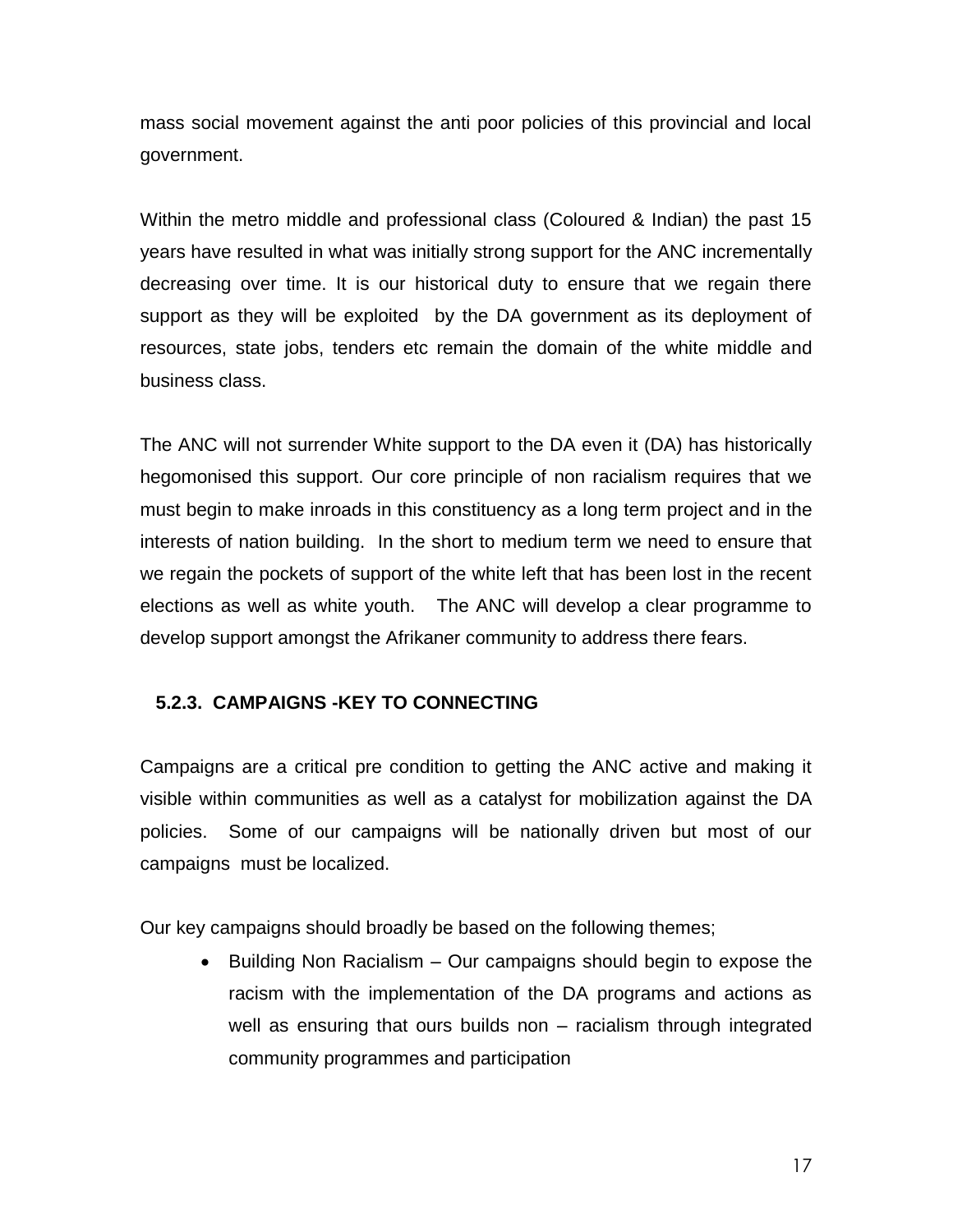- Crime, Drugs and Gangsterism- claiming our victories, pressuring the DA to fund community structures and social crime prevention projects, pressurizing the DA in respect of its focus areas and resource distribution with its bias to the middle class and driving campaigns such as gun control, anti gangsterism, tik and victim support
- Human Settlements- Driving a campaign to hold the DA accountable to ensure the delivery of proper integrated human settlements as well as the transfer and return of state rental stock to our communities and rental issues as well as evictions
- Basic Services and other local issues- exposing the DA's anti poor policies -focusing on access to basic serves
- Community Development and active public participation– Leading the process of building and sustaining community partnerships and people organizations and forums
- Rural Development- Highlighting the plight of rural poor and farm workers in Particular
- Women and Gender- Highlighting our successes and focusing on child maintenance, domestic violence whilst exposing the DA governments weaknesses in this regard
- Elections- maintaining a permanent elections campaigning capacity so that the ANC is not just prepared for National, Provincial AND Local elections but bi –elections as well
- Nation Building Particularly using the key public holidays Human Rights Day, Youth Day, Reconciliation Day etc
- International Solidarity campaigns in respect of Palestine, Cuba and Western Sahara

## **5.2.4 SECTORAL MOBILISATION OF A BROAD FRONT FOR PEOPLES POWER**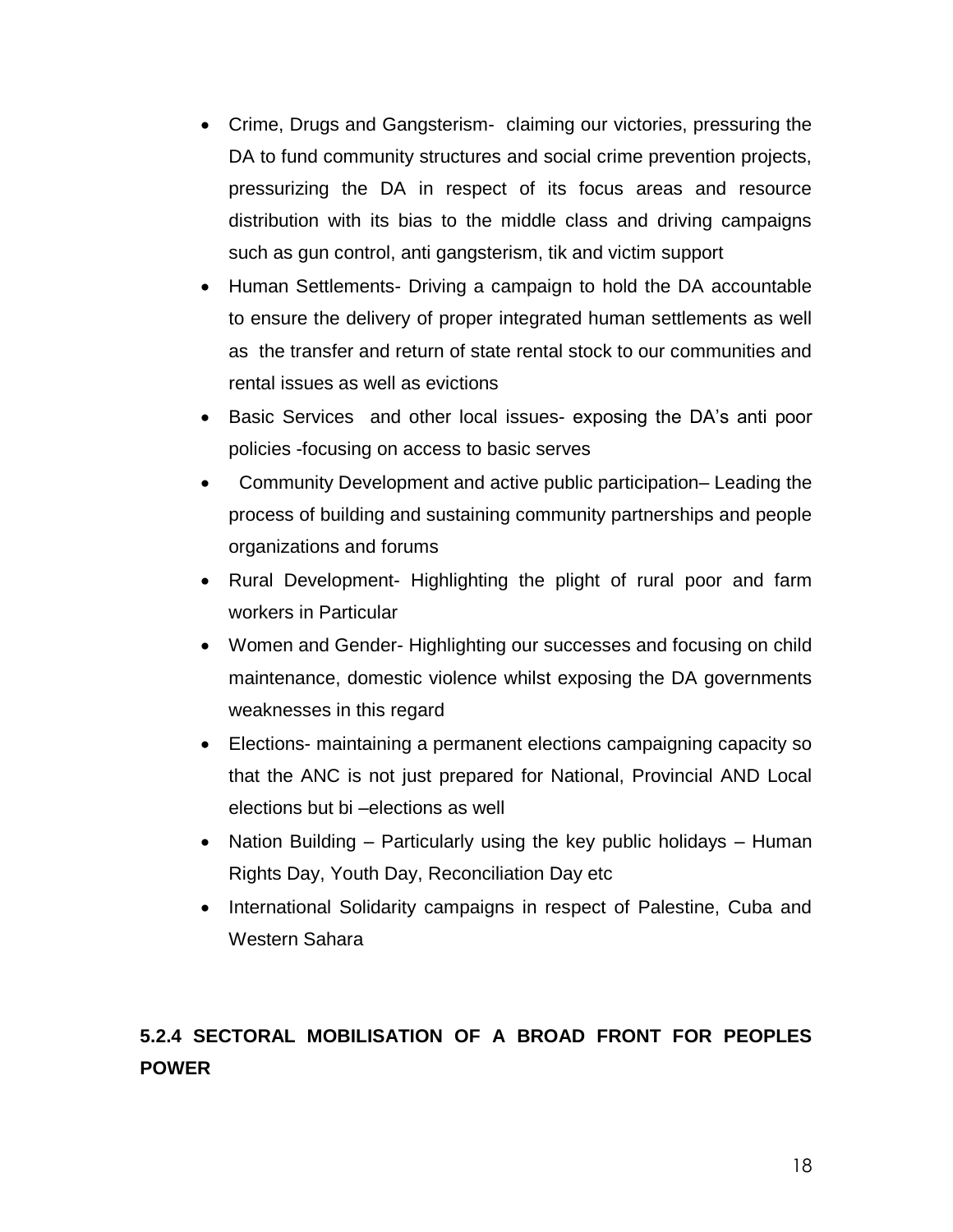Given that our ( African, Coloured Indian and white) constituencies are not homogenous the ANC must work closely with identified sectors focusing on groups who share specific social, cultural, religious, and economic, interests, concerns and other characteristics

The ANC must identify new sectors which can contribute to and / or benefit from our transformation goals. It should consolidate and reconnect with our historical sector relationships. Mobilise these key sectors towards specific events and around key issues. It must drive sectoral work with the support of our PEC leadership, Ministers, MP"s, MEC"S, MPL"S, councilors and national departments and SOE"s who"s portfolios impact upon the sectors.

Specific sectors include

- Re establishing relationships with the religious sector –Churches (Pente Costal) and Mosques in particular in order to consolidate there support
- Re Establishing relationships with the Khoi and San organisations.
- Re establishing relationships with sports bodies the soccer and rugby fraternity specifically to win support of the rank and file
- Reconnecting and rebuilding trust with the Fishing Communities
- Building a sustainable relationship with the Kaapse Klopse and Nag Troepe
- Mobilising The taxi industry
- Campaigning for Senior Citizen and re establishing links with there organizations
- Consolidating the Alliance -COSATU/SACP/SANCO,SASCO and **Leugues**
- Consolidating ex activist forums
- Establishing and consolidating links with progressive business, professionals and academic forums and individuals and asserting our gains of the last 15 years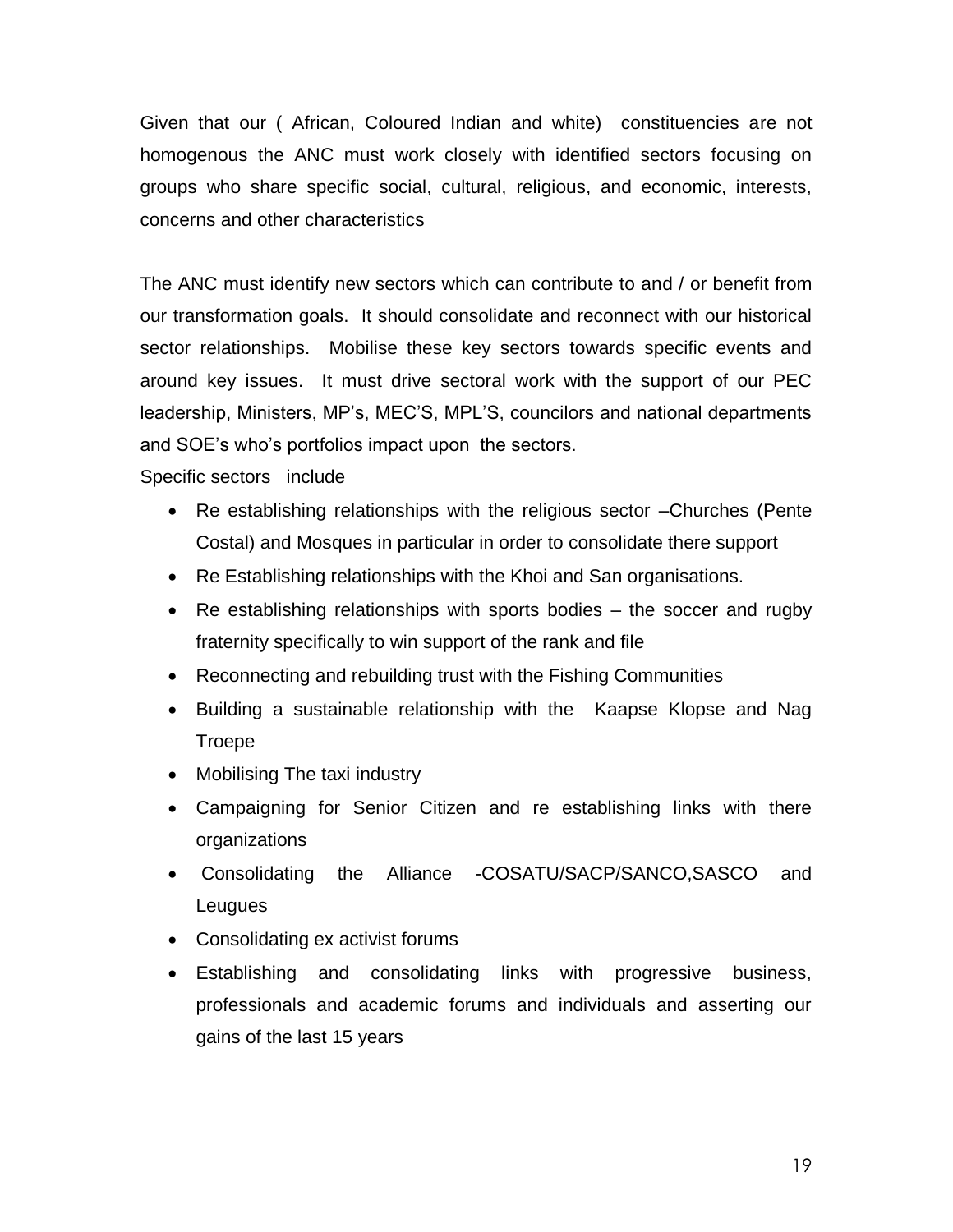- Consolidating our links with progressive local, national and international solidarity groups, special interests lobbying groups and organizations - Palistine,NIMNC, etc
- Consolidating our support of community civic associations, community structures such as CPF"s and street committees, as well as building partnerships with social movements
- Campaigning on behalf of farm workers in partnership with local NGO"s and CBO"s.
- Rebuilding our support of students ( higher learning)

## **5.3 PILLAR 3: ALTERNATIVE GOVERNANCE- MOBILISING OUR RESOURCES FOR THE POOR**

Given that the DA will use this province to act as a spring board to take control of other municipalities and provinces in order to implement its anti poor and anti transformation agenda it becomes a political imperative and responsibility of not only the Western Cape ANC but the National ANC ( Party and Government) and Alliance structures to assist in changing the balance of forces.

National and provincial structures of the ANC must work together for transformation and set the agenda; this should include:

- A dynamic NEC provincial committee that understands our unique historical context, material conditions and challenges and to act as the link between the ANC Western Cape and the NWC and NEC as well as national departments investment
- National investment by the Alliance. In particular Cosatu's role to assist in ensuring a sustainable programme of action that assists in winning over the coloured urban working class
- National Cabinet and National Departments and SOE"s which have a direct influence over investment in the province to ensure direct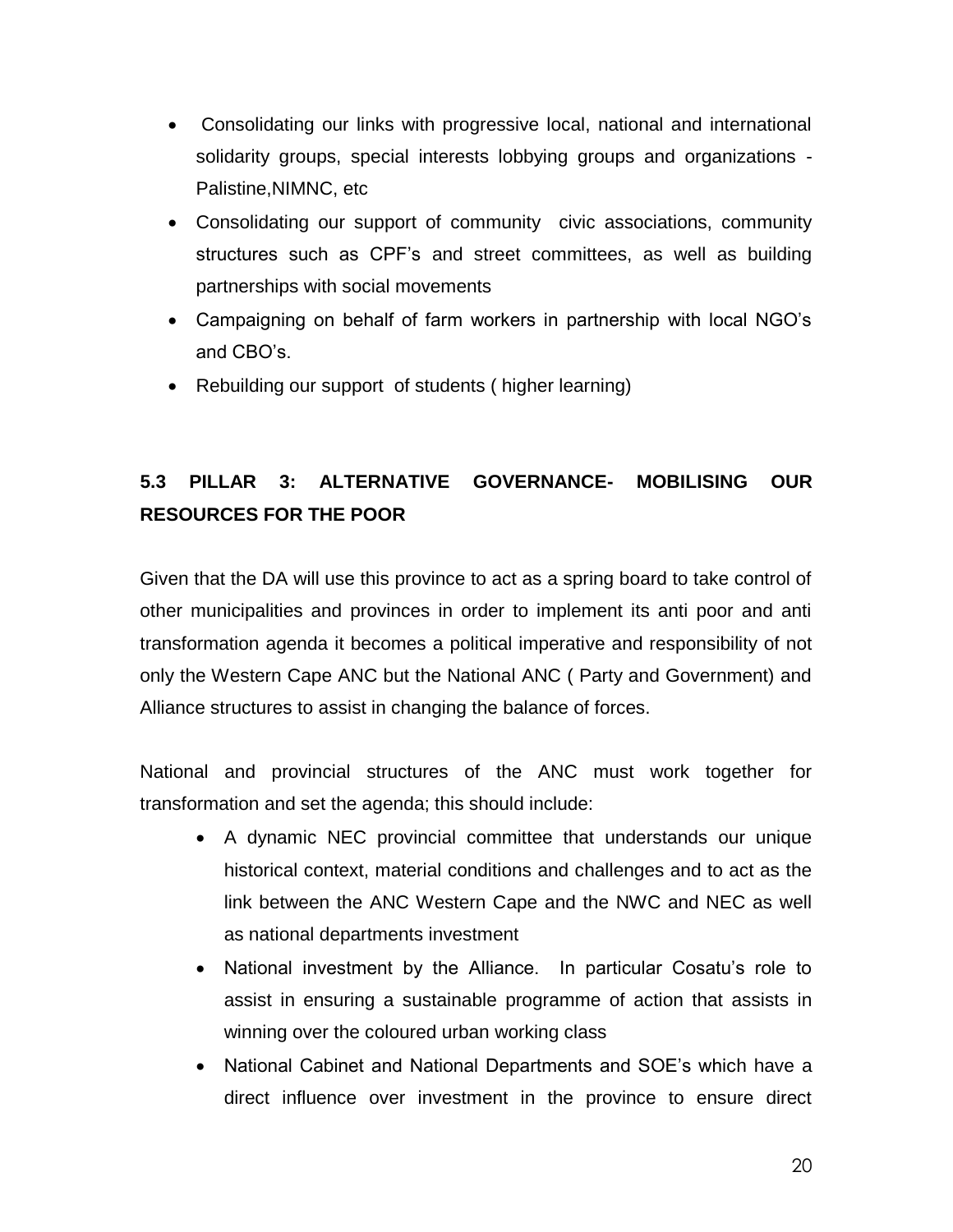delivery programmes within our communities and more stringent monitoring and evaluation of provincial DA delivery in our communities

It is the historic and strategic responsibility of alliance cadres including comrades who are councilors, members of the provincial legislatures, members of parliament and there support staff, as well as Alliance staff that they should consistently and jointly work together in a sustainable manner with the ANC Western Cape Leadership Structures to divide and weaken the DA and win over there members and supporters. Comrades from the Western Cape deployed to national parliament and the NCOP as well as cabinet should highlight service delivery achievements of the ANC whilst at the same time strengthen oversight of the DA delivery in the Western Cape. Given the historical advantage of the Western Cape infrastructure and systems and therefore service delivery record as compared to most other provinces this requires much more rigorous and substantive monitoring and evaluation if we are to be successful

#### **5.4 PILLAR 4 GOVERNMENT & OPPOSITION**

The ANC in the Western Cape plays a dual role – in opposition in the province and in most councils, whilst governing nationally and in some councils. Both these roles if co-ordinated correctly provide infinite opportunities to further political gains in stemming the tide of the DA. Unlike the DA the ANC will play its role as a constructive opposition by highlighting service delivery issues. MP"s, MPL's and councilors deployed must not only be rooted in government but within communities and there constituencies as well. The ANC is committed to transformation and delivery even in the Western Cape and must defend and strengthen national policies and programmes.

In opposition we must

- Rebuild our successes of 2004 and regain the lost ground realizing that an ANC government in the Western Cape is still achievable and inevitable.
- Prepare ourselves as a government in waiting again.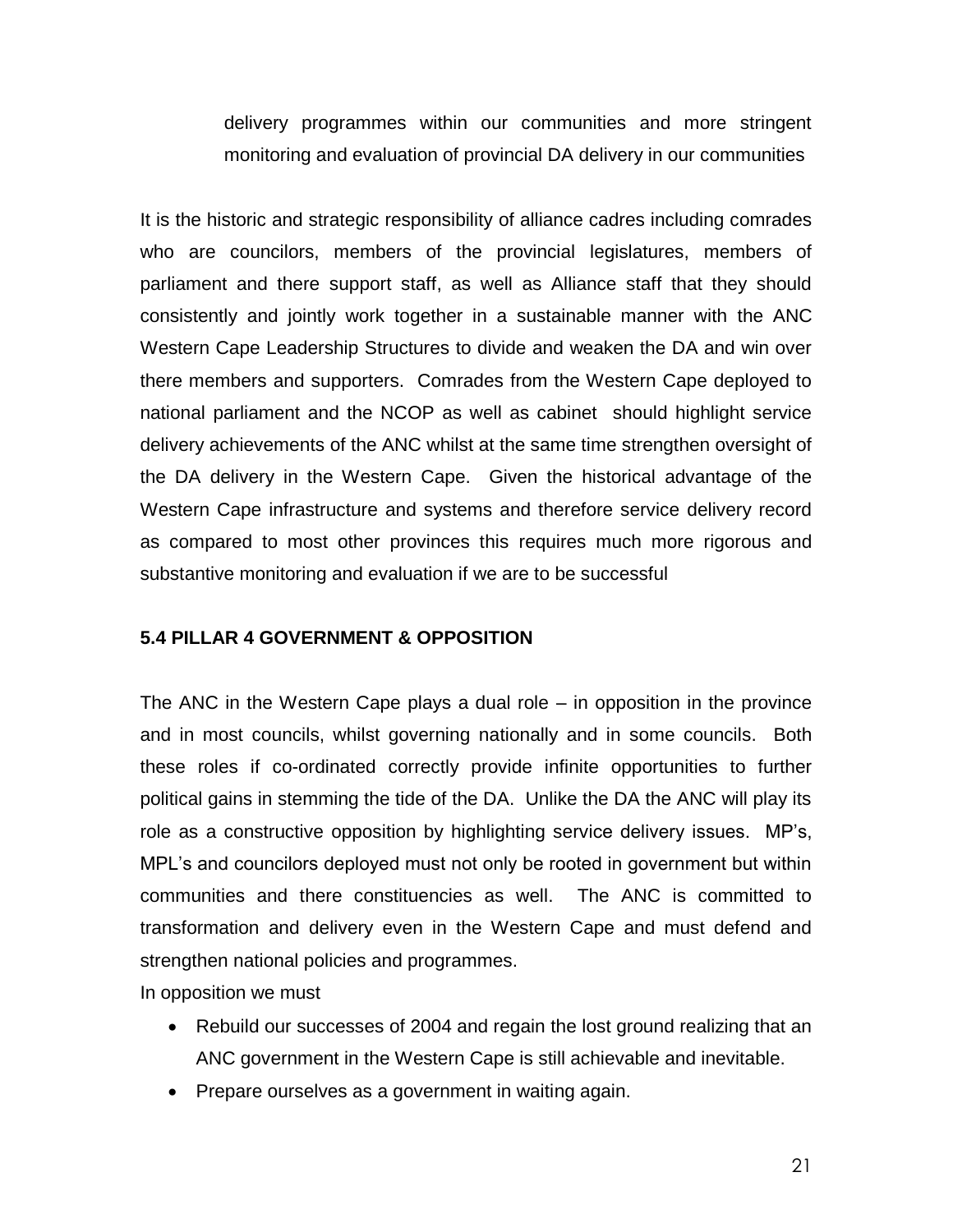- Own and claim transformation and delivery and contrast this programmes and policies of the DA which entrenches the privileges of the past and is anti poor.
- Provide a credible opposition that whilst it is constructive it is also robust in holding the DA accountable for its service delivery failures
- Concentrate and link parliamentary opposition work with the campaigns and mass mobilization within the constituencies
- Work with branches and ward committees together with all other community structures and lead community campaigns to speed up service delivery, whilst highlighting the DA"s lack of delivery in poorer areas.
- Mobilise mass popular people"s campaigns against the anti poor DA policy and service delivery i.e. basic services and infrastructure in poorer communities , evictions, and safety focus etc.
- Unite sectors against the DA"s anti poor policies, racism and lack of international solidarity

This approach to opposition requires high levels of communication, integration and co-ordination as it seeks to directly link the role within opposition in the legislature and councils with the opposition to the DA by the ANC as a party and opposition by communities. It will require integration between our structures at all levels of government with our constitutional structures, the alliance and between the ANC, alliance and civil society structures.

Where we govern we must ensure that we accelerate the delivery of free basic services. We must ensure that our national counterparts provide direct assistance, support and investment to speed up service delivery. We must commit to transformation of councils, good governance and efficient management. We should ensure that our communities directly benefit from procurement of services, beneficiation and public works programmes. Sustain the effective implementation of ward committees and all other community structures to deepen public participation and accountability and work to ensure